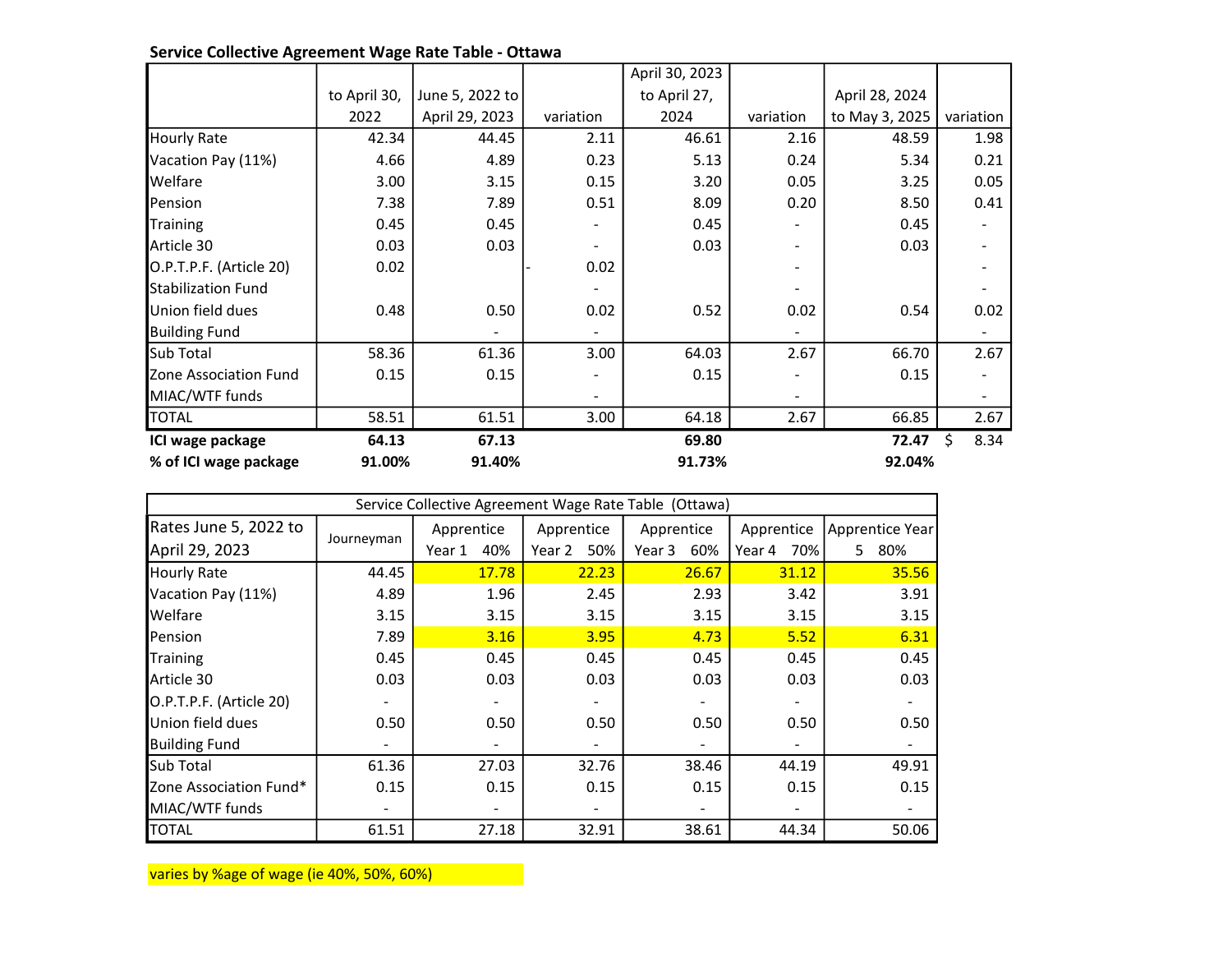| Service Collective Agreement Wage Rate Table (Ottawa) |            |               |               |               |               |                 |  |  |
|-------------------------------------------------------|------------|---------------|---------------|---------------|---------------|-----------------|--|--|
| Rates April 30, 2023 to                               |            | Apprentice    | Apprentice    | Apprentice    | Apprentice    | Apprentice Year |  |  |
| April 27, 2024                                        | Journeyman | 40%<br>Year 1 | Year 2<br>50% | Year 3<br>60% | 70%<br>Year 4 | 80%<br>5.       |  |  |
| <b>Hourly Rate</b>                                    | 46.61      | 18.64         | 23.31         | 27.97         | 32.63         | 37.29           |  |  |
| Vacation Pay (11%)                                    | 5.13       | 2.05          | 2.56          | 3.08          | 3.59          | 4.10            |  |  |
| <b>Welfare</b>                                        | 3.20       | 3.20          | 3.20          | 3.20          | 3.20          | 3.20            |  |  |
| Pension                                               | 8.09       | 3.24          | 4.05          | 4.85          | 5.66          | 6.47            |  |  |
| <b>Training</b>                                       | 0.45       | 0.45          | 0.45          | 0.45          | 0.45          | 0.45            |  |  |
| Article 30                                            | 0.03       | 0.03          | 0.03          | 0.03          | 0.03          | 0.03            |  |  |
| O.P.T.P.F. (Article 20)                               |            |               |               |               |               |                 |  |  |
| Union field dues                                      | 0.52       | 0.52          | 0.52          | 0.52          | 0.52          | 0.52            |  |  |
| <b>Building Fund</b>                                  |            |               |               |               |               |                 |  |  |
| Sub Total                                             | 64.03      | 28.13         | 34.12         | 40.10         | 46.08         | 52.06           |  |  |
| Zone Association Fund*                                | 0.15       | 0.15          | 0.15          | 0.15          | 0.15          | 0.15            |  |  |
| MIAC/WTF funds                                        |            |               |               |               |               |                 |  |  |
| <b>TOTAL</b>                                          | 64.18      | 28.28         | 34.27         | 40.25         | 46.23         | 52.21           |  |  |
|                                                       |            |               |               |               |               |                 |  |  |

varies by %age of wage (ie 40%, 50%, 60%)

| Service Collective Agreement Wage Rate Table (Ottawa) |                                      |               |            |               |               |                       |  |  |
|-------------------------------------------------------|--------------------------------------|---------------|------------|---------------|---------------|-----------------------|--|--|
| Rates April 28, 2024 to                               |                                      | Apprentice    | Apprentice | Apprentice    | Apprentice    | Apprentice Year       |  |  |
| May 3, 2025                                           | Journeyman                           | 40%<br>Year 1 | Year 2 50% | Year 3<br>60% | 70%<br>Year 4 | 80%<br>5 <sub>1</sub> |  |  |
| <b>Hourly Rate</b>                                    | 48.59                                | 19.44         | 24.30      | 29.15         | 34.01         | 38.87                 |  |  |
| Vacation Pay (11%)                                    | 5.34                                 | 2.14          | 2.67       | 3.21          | 3.74          | 4.28                  |  |  |
| Welfare                                               | 3.25                                 | 3.25          | 3.25       | 3.25          | 3.25          | 3.25                  |  |  |
| Pension                                               | 8.50                                 | 3.40          | 4.25       | 5.10          | 5.95          | 6.80                  |  |  |
| Training                                              | 0.45                                 | 0.45          | 0.45       | 0.45          | 0.45          | 0.45                  |  |  |
| Training - employer                                   |                                      |               |            |               |               |                       |  |  |
| Article 23                                            |                                      |               |            |               |               |                       |  |  |
| Article 30                                            | 0.03                                 | 0.03          | 0.03       | 0.03          | 0.03          | 0.03                  |  |  |
| De Novo (Article 34)                                  |                                      |               |            |               |               |                       |  |  |
| <b>OCS</b>                                            |                                      |               |            |               |               |                       |  |  |
| O.P.T.P.F. (Article 20)                               |                                      |               |            |               |               |                       |  |  |
| <b>Stabilization Fund</b>                             |                                      |               |            |               |               |                       |  |  |
| Union field dues                                      | 0.54                                 | 0.54          | 0.54       | 0.54          | 0.54          | 0.54                  |  |  |
| <b>Building Fund</b>                                  |                                      |               |            |               |               |                       |  |  |
| Sub Total                                             | 66.70                                | 29.25         | 35.49      | 41.73         | 47.97         | 54.22                 |  |  |
| Zone Association Fund*                                | 0.15                                 | 0.15          | 0.15       | 0.15          | 0.15          | 0.15                  |  |  |
| MIAC/WTF funds                                        |                                      |               |            |               |               |                       |  |  |
| <b>TOTAL</b>                                          | 66.85<br>$P = 400$ $P = 00$ $P = 00$ | 29.40         | 35.64      | 41.88         | 48.12         | 54.37                 |  |  |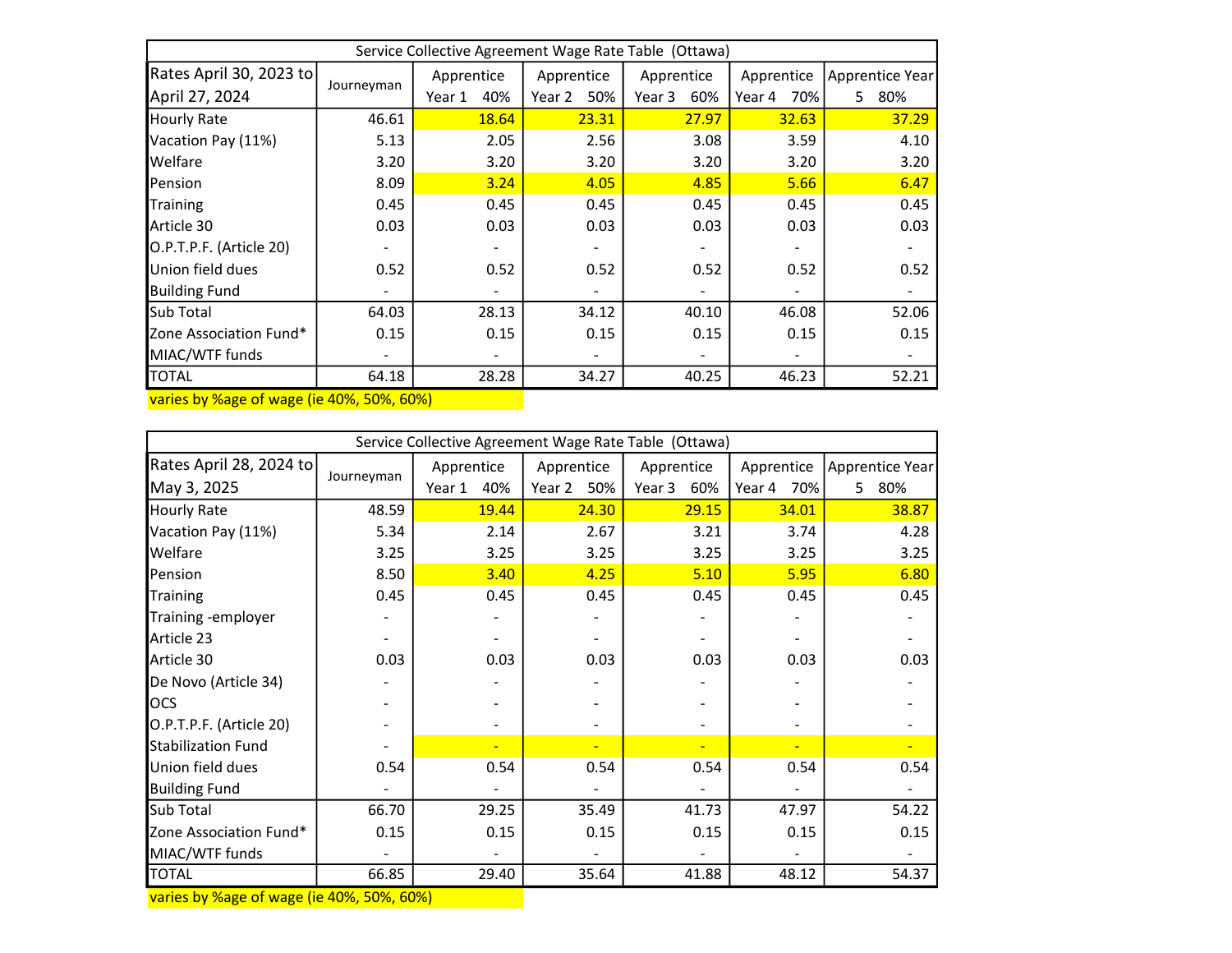|                           |              |                 |           | April 30, 2023 |           |                |            |
|---------------------------|--------------|-----------------|-----------|----------------|-----------|----------------|------------|
|                           | to April 30, | June 5, 2022 to |           | to April 27,   |           | April 28, 2024 |            |
|                           | 2022         | April 29, 2023  | variation | 2024           | variation | to May 3, 2025 | variation  |
| <b>Hourly Rate</b>        | 31.08        | 32.50           | 1.42      | 33.89          | 1.39      | 35.32          | 1.43       |
| Vacation Pay (11%)        | 3.42         | 3.58            | 0.16      | 3.73           | 0.15      | 3.89           | 0.16       |
| <b>Welfare</b>            | 3.00         | 3.05            | 0.05      | 3.10           | 0.05      | 3.15           | 0.05       |
| Pension                   | 6.60         | 7.00            | 0.40      | 7.20           | 0.20      | 7.40           | 0.20       |
| <b>Training</b>           | 0.35         | 0.40            | 0.05      | 0.45           | 0.05      | 0.45           |            |
| Article 30                | 0.03         | 0.03            |           | 0.03           |           | 0.03           |            |
| O.P.T.P.F. (Article 20)   | 0.02         |                 | 0.02      |                |           |                |            |
| <b>Stabilization Fund</b> |              |                 |           |                |           |                |            |
| lUnion field dues         | 0.40         | 0.43            | 0.03      | 0.46           | 0.03      | 0.49           | 0.03       |
| <b>Building Fund</b>      |              |                 |           |                |           |                |            |
| <b>I</b> Sub Total        | 44.90        | 46.99           | 2.09      | 48.86          | 1.87      | 50.73          | 1.87       |
| Zone Association Fund     | 0.15         | 0.15            |           | 0.15           |           | 0.15           |            |
| MIAC/WTF funds            |              |                 |           |                |           |                |            |
| <b>TOTAL</b>              | 45.05        | 47.14           | 2.09      | 49.01          | 1.87      | 50.88          | 1.87       |
| ICI wage package          | 64.13        | 67.13           |           | 69.80          |           | 72.47          | Ś.<br>5.83 |
| % of ICI wage package     | 70.01%       | 70.00%          |           | 70.00%         |           | 70.00%         |            |

| Service Collective Agreement Wage Rate Table - Cornwall |  |
|---------------------------------------------------------|--|
|---------------------------------------------------------|--|

| Service Collective Agreement Wage Rate Table (Cornwall) |            |                 |               |               |               |               |  |  |
|---------------------------------------------------------|------------|-----------------|---------------|---------------|---------------|---------------|--|--|
| Rates June 5, 2022 to                                   |            | Apprentice Year | Apprentice    | Apprentice    | Apprentice    | Apprentice    |  |  |
| April 29, 2023                                          | Journeyman | 40%             | Year 2<br>50% | Year 3<br>60% | Year 4<br>70% | 80%<br>Year 5 |  |  |
| <b>Hourly Rate</b>                                      | 32.50      | <b>13.00</b>    | 16.25         | <b>19.50</b>  | 22.75         | 35.56         |  |  |
| Vacation Pay (11%)                                      | 3.58       | 1.43            | 1.79          | 2.15          | 2.50          | 3.91          |  |  |
| <b>Welfare</b>                                          | 3.05       | 3.15            | 3.15          | 3.15          | 3.15          | 3.15          |  |  |
| Pension                                                 | 7.00       | 2.80            | 3.50          | 4.20          | 4.90          | 6.31          |  |  |
| <b>Training</b>                                         | 0.40       | 0.45            | 0.45          | 0.45          | 0.45          | 0.45          |  |  |
| Article 30                                              | 0.03       | 0.03            | 0.03          | 0.03          | 0.03          | 0.03          |  |  |
| O.P.T.P.F. (Article 20)                                 |            |                 |               |               |               |               |  |  |
| Union field dues                                        | 0.43       | 0.50            | 0.50          | 0.50          | 0.50          | 0.50          |  |  |
| <b>Building Fund</b>                                    |            |                 |               |               |               |               |  |  |
| <b>I</b> Sub Total                                      | 46.99      | 21.36           | 25.67         | 29.98         | 34.28         | 49.91         |  |  |
| Zone Association Fund*                                  | 0.15       | 0.15            | 0.15          | 0.15          | 0.15          | 0.15          |  |  |
| MIAC/WTF funds                                          |            |                 |               |               |               |               |  |  |
| <b>TOTAL</b>                                            | 47.14      | 21.51           | 25.82         | 30.13         | 34.43         | 50.06         |  |  |